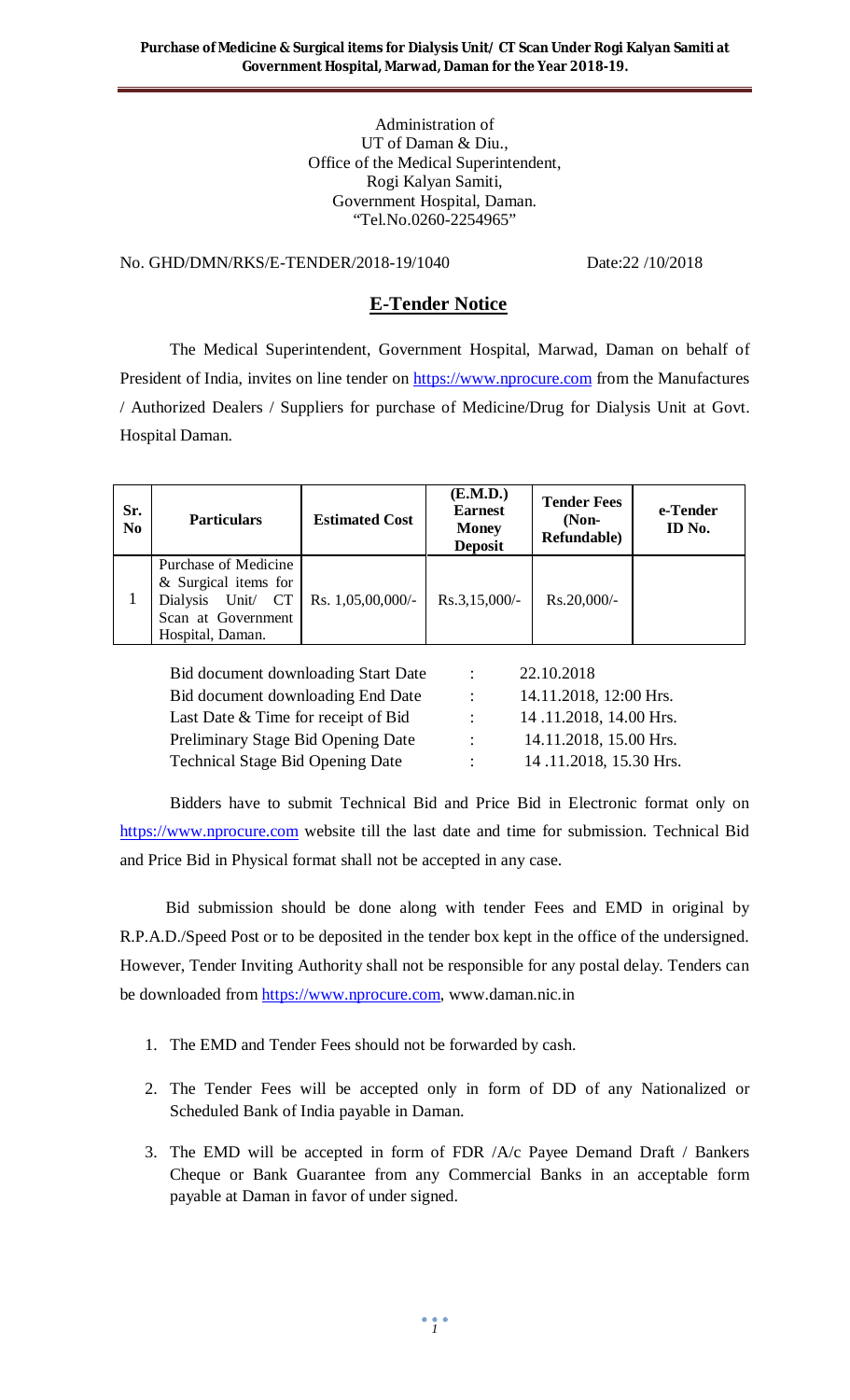The tender inviting authority reserves the right to accept or reject any or all the tender to be received without assigning any reasons thereof. Bidders shall have to post their queries on E-Mail address: ghddmn@gmail.com

In case bidder needs any clarification or if training required for participating in online tender, they can contact the following office.

"(n) Code Solution – A division, GNFC Ltd.", 403, GNFC Info Tower, Bodakdev, Ahmedabad-380054, Gujarat (India). E-Mail-nprocure@ncode.in Fax: + 917926857321 Website : www.nprocure.com

> **Member Secretary** Rogi Kalyan Samiti Government Hospital, Daman,

Copy to :-

- 1) Field Publicity Officer, Daman for wide publicity in Newspaper.
- 2) NIC, Daman & Diu with a request to publish in Website.
- 3) Accounts Section, GHD, Daman for information.
- 4) Store Dept, GHD, Daman for information.
- 5) P&T Department, DMHS, Daman for information.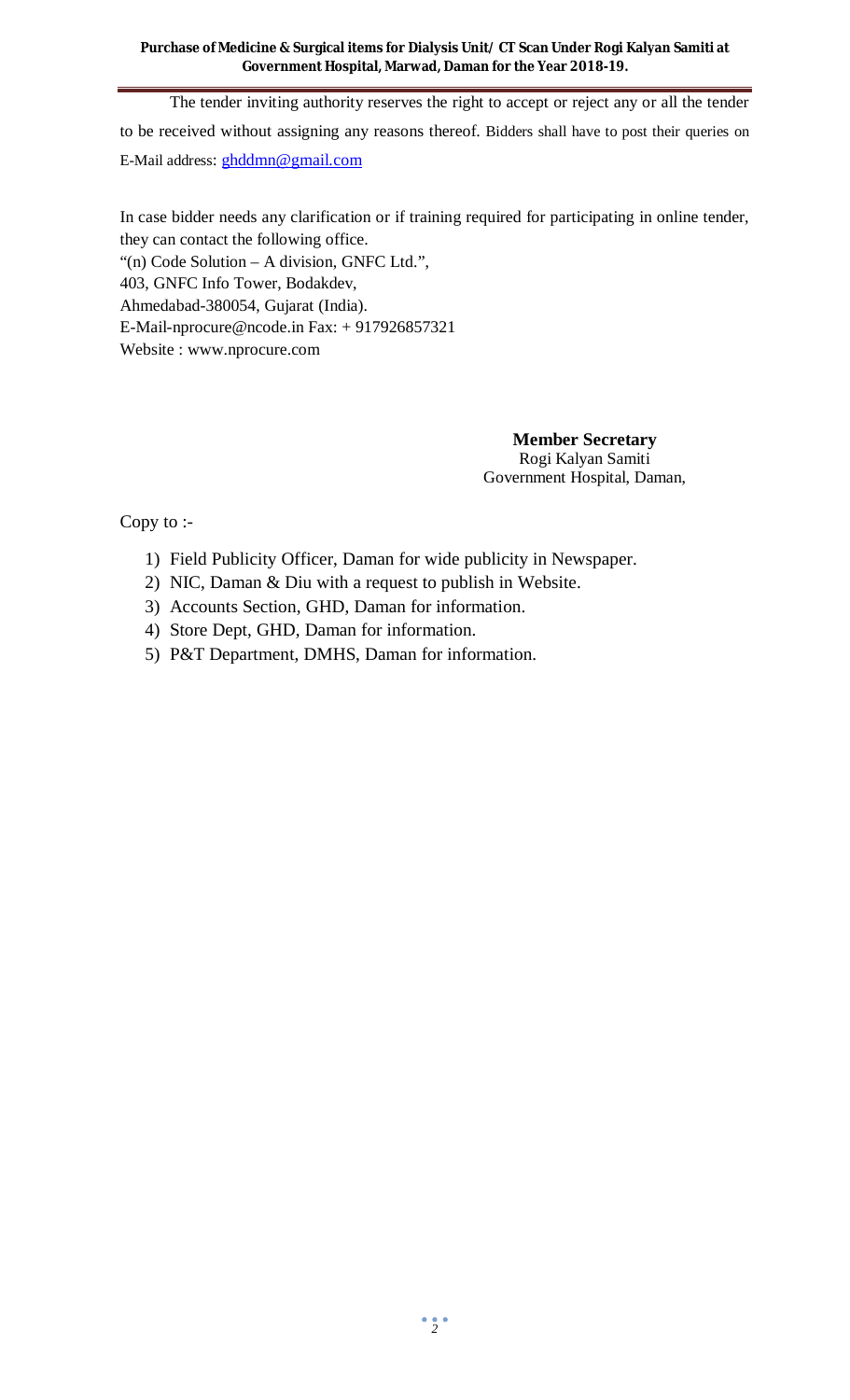UT Administration of UT of Daman & Diu., Office of the Medical Superintendent, Rogi Kalyan Samiti, Government Hospital, Daman.

Terms and Conditions for the **"Purchase Medicine/Drug for Dialysis Unit at Government Hospital, Daman."**

## **Instructions to Bidders :**

- 1) All Tender Documents can be downloaded free from the website https://www.nprocure.com
- 2) All bids should be submitted online on the website https://www.nprocure.com
- 3) The user can get a copy of instructions to online participation from the website https://www.nprocure.com
- 4) The suppliers should register on the website through the "New Supplier" link provided at the home page, the registration on the site should not be taken as registration or empanelment or any other form of registration with the tendering authority.
- 5) The application for training and issue of digital signature certificates should be made at least 72 hours in advance to the due date and time of tender submission.
- 6) For all queries regarding tender specifications and any other clauses included in the tender document should be addressed to personnel in tendering office address provided below:

**The Medical Superintendent, Rogi Kalyan Samiti, Government Hospital, Daman Tel: 0260-2254965.**

- 9) All documents scanned/attached should be legible / readable. A hard copy of the same may be send which the department will be use if required. Uploading the required documents in https://www.nprocure.com is essential.
- 10) The Bidder has to give compliance for each quoted product for any false / misleading statement in compliance found any time during the procurement process, the bid shall be out rightly rejected & EMD shall be forfeited.

## **Keydates:**

| Bid document downloading Start Date     | $\ddot{\phantom{a}}$ | 22.10.2018             |
|-----------------------------------------|----------------------|------------------------|
| Bid document downloading End Date       | $\mathcal{L}$        | 14.11.2018, 12:00 Hrs. |
| Last Date & Time for receipt of Bid     |                      | 14.11.2018, 14.00 Hrs. |
| Preliminary Stage Bid Opening Date      |                      | 14.11.2018, 15.00 Hrs. |
| <b>Technical Stage Bid Opening Date</b> | $\mathcal{L}$        | 14.11.2018, 15.30 Hrs. |

 The Tenders shall be submitted in two-bid system, wherein the Technical bid and Commercial Bid is to be filled online on https://www.nprocure.com and the EMD and Tender Fee has to be submitted in Tender Box along with a covering letter. The envelope should be super scribing as **"e-Tender - Sealed Cover of Bid for "Purchase Medicine & Surgical items for Dialysis Unit at Government Hospital, Daman."**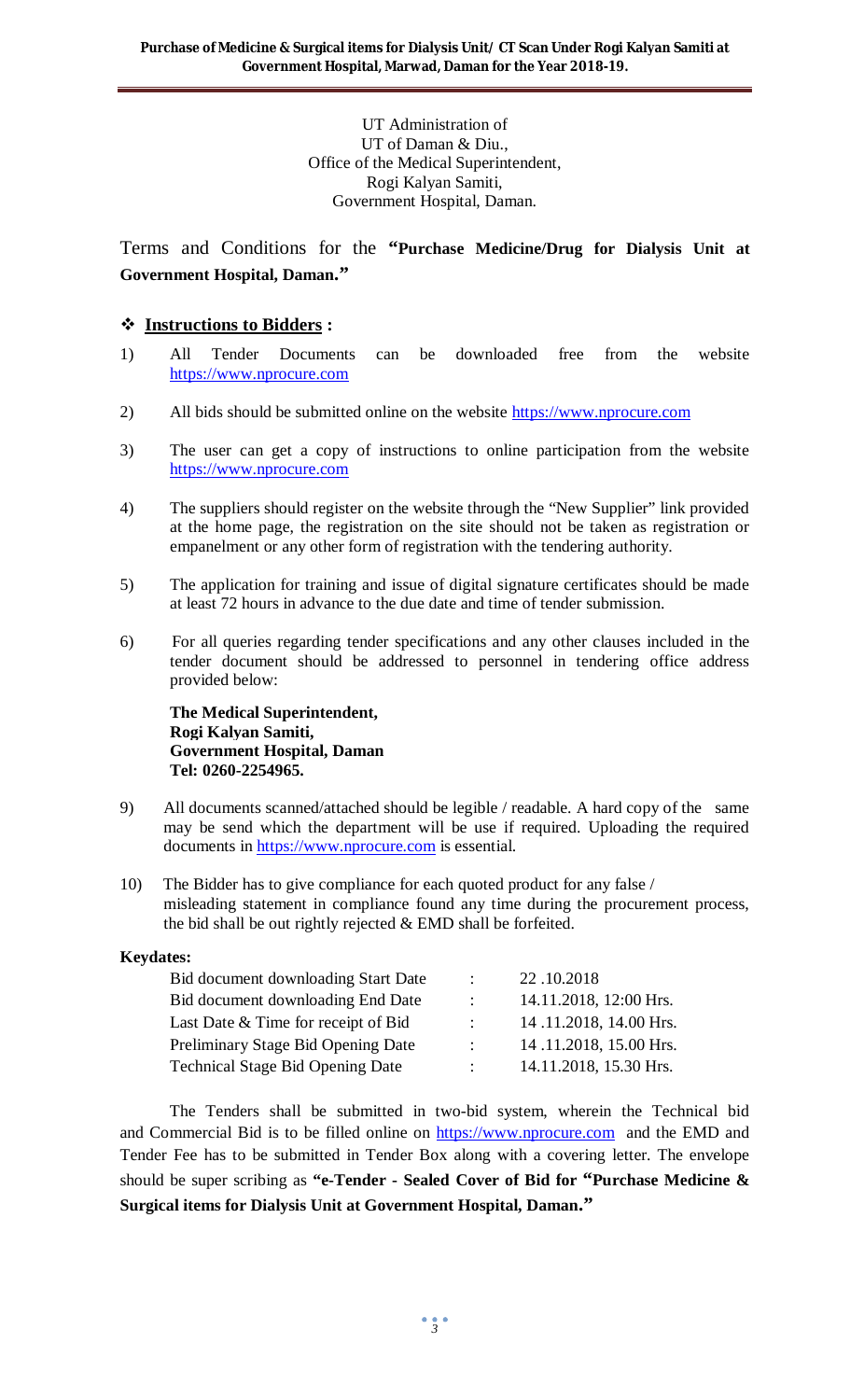#### The **EMD** and **Tender Fees** should be enclosed with **BID** only.

#### **Tender Fees (Non Refundable) Rs. 20,000/- :**

- a. The Tender Fees should not be forwarded by cash.
- b. The Tender Fees (Non-Refundable) will be accepted only in form of DD/A/c payee in favor of **Rogi Kalyan Samiti, Government Hospital, Daman** from any Nationalized or Scheduled Bank of India payable in Daman.
- c. All tenders must be accompanied by Tender fees as specified in schedule otherwise tender will be rejected.

## **Earnest Money Deposit Rs.3,15,000/- :**

- a. All tenders must be accompanied by EMD as specified in schedule otherwise tender will be rejected.
- b. The manufacturing units who are placed in Daman are exempted for Earnest Money Deposit. For getting exemption, tenderers have to furnish valid and certified documents along with the tender, otherwise tender will be rejected.
- c. Any firm desires to consider exemption from payment of Earnest Money Deposit, valid and certified copies of its Registration with D.G.S. & D. should be attached to their tenders.
- d. EMD can be paid in either of the form of following:
	- i. A/c Payee Demand Draft
	- ii. Fixed Deposit Receipts
	- iii. Bank Guarantee

In favor of **Rogi Kalyan Samiti, Government Hospital, Daman** from any Nationalized or Scheduled Bank authorized by RBI to undertake Government Business.

- e. EMD should be valid upto **12 (Twelve Months)** from the date of its issuance.
- f. EMD in any other forms will not be accepted.
- g. EMD/Security Deposit shall be liable to be forfeited in following circumstances:
	- i. Tender is rejected due to failure of supply the requisite documents in proper format or giving any misleading statement or submission of false affidavit or fabricated documents.
	- ii. In case, the contractor does not execute the supply order placed with him within stipulated time, the EMD of the contractor will be forfeited to the Government and the contract for the supply shall terminated with no further liabilities on either party to the contract.
	- iii. Tenderer fails to replace the goods declared to be not of standard quality or not conforming to acceptable standards or found to be decayed/spoilt.
- h. The amount of Earnest Money paid by the tenderer(s) whose tenders are not accepted will be refunded to them by Demand Draft (as may be convenient to the Tender Inviting Officer if the amount is above Rs. 200/-) drawn on any Nationalized or Scheduled Bank payable at Daman. Where this mode of payment is not possible the amount will be refunded at the cost of the tenderer.
- i. Only on satisfactory completion of the supply order for and on payment of all bills of the contractor, as to be admitted for payment, the amount of Security Deposit/Earnest Money will be refunded after expiry of guarantee/warranty period, if any, or any such date/period as may be mutually agreed upon.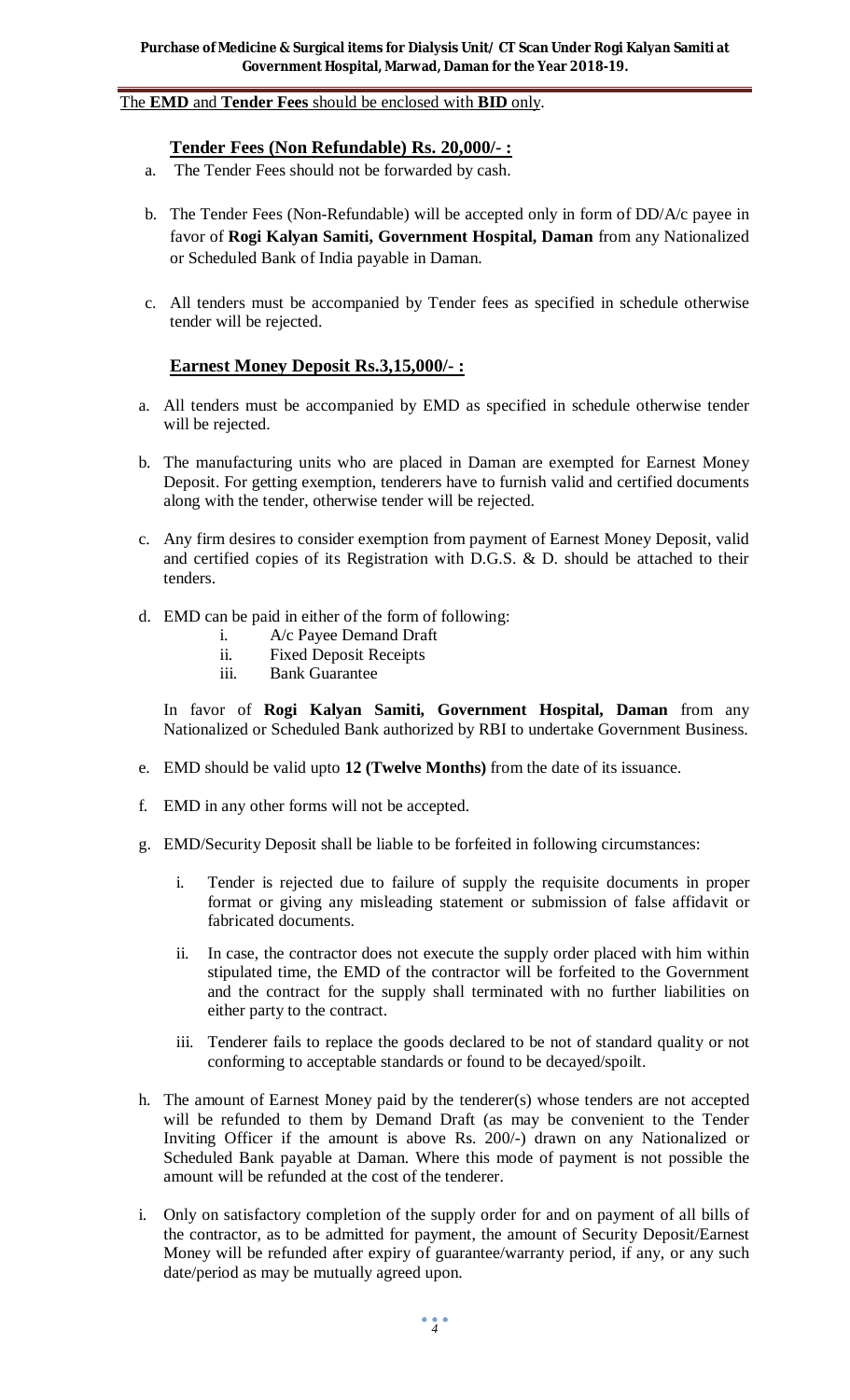- j. In case of failure to supply the store, materials etc. ordered for, as per conditions and within the stipulated time, the name articles will be obtained from the tenderer who offered next higher rates or from any other sources, as may be decided by the tender inviting Officer and the loss to the Government on account of such purchases(s) shall be recovered from the former contractor Security Deposit/Earnest Money or bills payable. The contractor shall have no right to dispute with such procedure.
- k. The Earnest Money(s) paid by the tender(s) earlier against any tender(s) or supply order(s) is not adjustable with Earnest Money required by these conditions.

#### **Security Deposit: (SD)**

- a. The successful tenderer will have to pay within 10 days from the date of demand, an amount equal to 10% of the total value of articles, which may be ordered, as the amount of security deposit.
- b. Non-receipt of Security Deposit within stipulated time will result in automatic cancellation of the order for supply without any intimation.
- c. However, in case if any articles are received for which the Security Deposit may not have been deposited, the full Security Deposit as may be due from the contractor will be recovered from the bill(s) for such articles.
- d. The Security Deposit(s) paid by the tender(s) earlier against any tender(s) or supply order(s) is not adjustable with Security Deposit required by these conditions.
- e. In case of failure to replace the accepted and rejected articles from the supplies made, as mentioned in the conditions the loss undergone by the Government will be recovered from the contractor Security Deposit or payment due of any bill(s) to the extend required.
- f. The tender inviting officer will consider extension of time for remitting the Security Deposit as demanded. However, in case of denial to consider such extension the contractor is bound to abide by the limit given and liable to make good for the loss made to the Government on account of his failure to abide by the time limit.

## **Conditions of Contract:**

#### **1. ACCEPTANCE OF TENDER:**

- a. The tender is liable for rejection due to any of the reasons mentioned below:
	- i. Non-Submission of tender within stipulated time online.
	- ii. Submission of tender physically in the Office but not submitted online on https://www.nprocure.com
	- iii. Tender is unsigned or not initialed on each page or with unauthenticated corrections.
	- iv. Non-payment of Earnest Money Deposit (if not exempted).
	- v. Non-Submission of required documents as mentioned in schedule.
	- vi. Conditional/vague offers.
	- vii. Unsatisfactory past performance of the tenderer.
	- viii. Items with major changes/deviations in specifications/ standard/ grade/ packing/ quality offered.
	- ix. Offering an accessory optional even though required to operate the instrument.
	- x. Submission of misleading/contradictory/false statement or information and fabricated/ invalid documents.
	- xi. Tenders not filled up properly.
- b. Any discount which the bidder wants to give has to be considered and total final bid amount has to be mentioned clearly in the price bid form on https://www.nprocure.com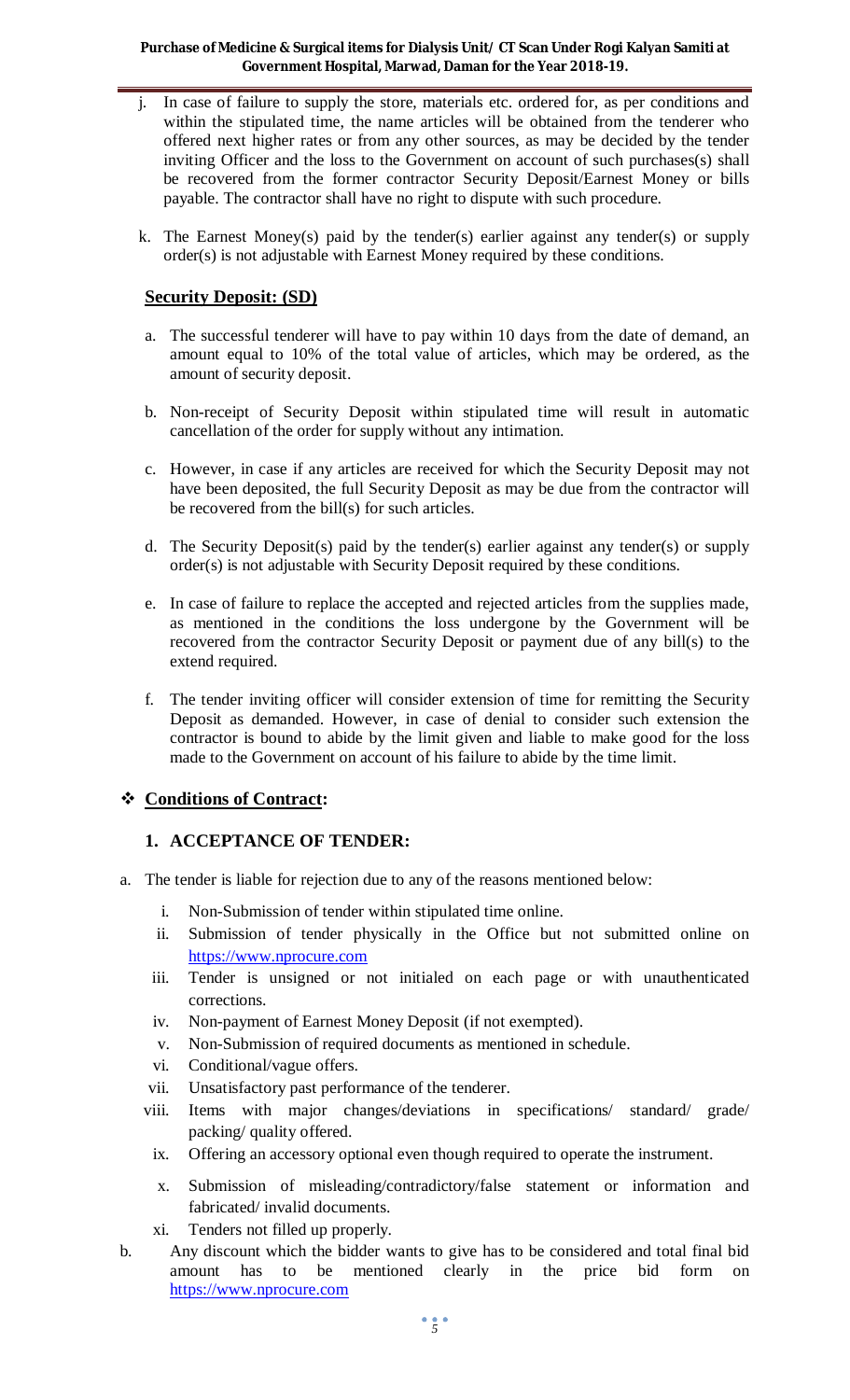- c. Discount offered after price bid opening will not be considered.
- d. The consolidated rates entered in the online website will be taken in to account for preparing price statements. However, the tender which is found technically acceptable as well as lowest in terms of evaluated rates only be considered for placing the order.
- e. The Medical Superintendent, Govt. Hospital, Daman may seek any clarifications / explanation / documentary evidence related to offer at any stage from tenderers if required.
- f. The rate should be quoted in the prescribed form given by the department; **the rate should be valid upto One Year from the date of tenderization**.
- g. GTS/Taxes/Duties/Royalties Charges payable on the sales/transport etc. within and/or outside the state shall be payable by the supplier.
- h. The decision of the Tender Inviting Officer for acceptance/rejection of any articles supplied including the decision for equivalent specifications, standard and quality etc. of articles shall be final.
- i. The right to accept or reject without assigning any reasons or all tenders in part or whole is reserved with the Tender Inviting Officer and his decision(s) on all matters relating to acceptance or rejection of the tenders as a whole or in part will be final and binding to all.
- j. No separate agreement will be required to be signed by the successful tender(s) for the purpose of this contract for supply. Rates tendered/offered in response to the concerned Tender Notice shall be considered as acceptance of all above terms and conditions for supply for all legal purpose.
- k. The rate(s) quoted should be strictly for free delivery at FOR Govt. Hospital Daman and will be valid and operative for supply orders issued within one year from the date of invitation of tenders.
- l. The department shall not take any responsibility of unloading the goods; the successful bidder has to make arrangements for unloading at the site.
- m. Bidder / its sister concerns / companies where its Promoters / Directors either directly or indirectly are involved, should not have ever been blacklisted in tender / supplies by any state/Central Govt . Bidder should submit affidavit in this regard. The bidder should provide accurate information of litigation or arbitration resulting from contracts completed or under execution by him over the last ten years. False affidavit would lead to blacklisting and termination of the contract at any stage. In such cases all the losses that will arise out of this issue will be recovered from the Tenderer / Contractor and he will not have any defence for the same. In case of bidder / principal is involved / penalized under any investigation of CVC or any State/Central Govt. Commission in relation to the similar work project issue; the bid will be out rightly rejected.
- n. The tendered quantity is tentative and the actual purchase can be 20% Less or More than the quantity put to tender for all items and the tenderer is bond to supply such requirement without any demur.
- o. The Tenderer should be attached Scanned copies of certificate of experience in relevant field minimum 3 years in the field of supply of relevant field minimum 3 years in the field of supply of Medicine/materials/equipment, having valid license, proof of fulfilling all the norms of ISI/ISO/WHO/GMP specification if any
	- p. *The tenderer is also requested to submit* Authority letter from the Original Equipment manufacturer/principals supplying equipment/drugs without which tender will not be considered.
	- q. The decision of the E-Tender Inviting Officer acceptance/ rejection of any medicines supplied including the **decision for equivalent specification, standard** and quality etc. of medicines shall be final.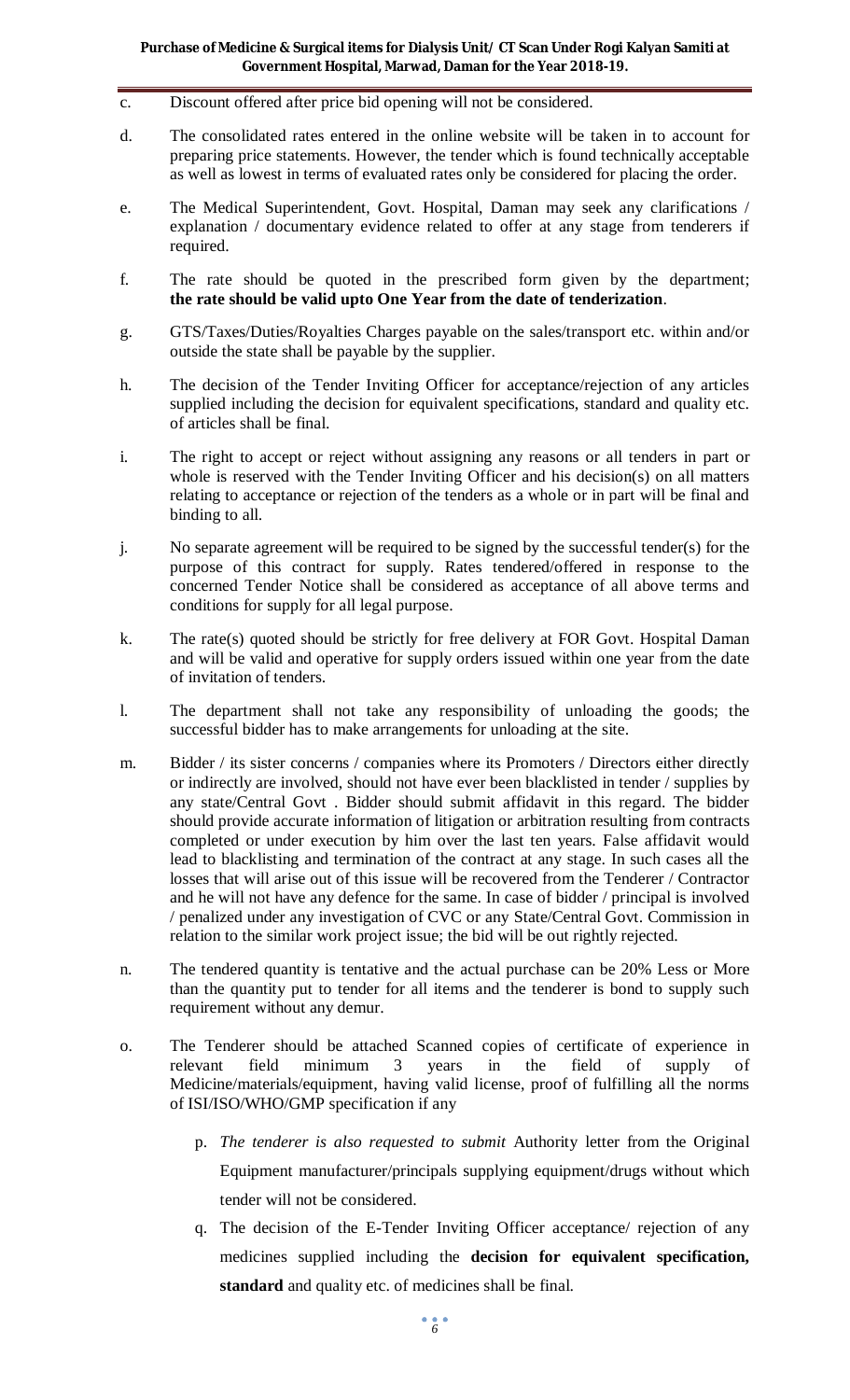- r. The tenderer should have been in this business for a period of at least three years in the country in relation to the type of equipment/Materials/drugs for which the quotations/tenders are being submitted.
- s. The supplier must-have at least 03 yrs experience of supplying such goods and shall have average annual turnover of Rs. 31,50,000/- during last three years ending by 31.03.2018 A letter indicating last Three Financial Years Turnover Figures and Profit & Loss Accounts Figures duly certified by Chartered Accountant/Company Secretary with supporting audited annual accounts should accompany with Technical Bid for verification. Please note that the balance sheets should carry average annual financial turnover during the last 3 years up to 31.03.2018 and should be at least 30% of the estimated cost.

## t. **The tenderer should attached scanned copies of :**

- **1. License in field of supply.**
- **2. PAN No.**
- **3. GST/Sales Tax No/ VAT Reg.**
- **4. Non-Conviction Certificate obtained from FDA.**
- **5. Terms & Conditions of Tender Documents duly stamped and signed on each page.**
- **6. Schedule of Specifications duly stamped and signed on each page.**
- **7. Annual Turnover for Last 3 years.**
- **8. Letter / Undertaking Mentioning is Reputed Manufacturer / Authorized Distributors/ Suppliers.**

## **2. TERMS OF WORK EXECUTION :**

- a. Extension of time limit of work order shall be considered by the Tender Inviting Officer. The extension so granted may be without levy of compensation for delay in execution of work the cost of work order for at the discretion of the authority competent to grant extension of time limit provided such request is made well in time, depending upon the circumstances and such decision in the matter will be final.
- b. Inspection will be carried out in the premises of Govt. Hospital, Daman. If goods to be inspected in factory premises all expenditure to be borne by the Tenderer.

## **3. Bid Evaluation Methodology :**

A. **Preliminary Evaluation**: Tender Fee and EMD Submission.

## B. **Technical Evaluation:**

- Scrutiny of technical specifications and other relevant documents as asked by the department with the quoted specification.
- Scrutiny of Compliance Statement given by the bidder.
- Technical Demonstration if required.
- C. **Financial Evaluation**: Lowest quoted offered by Technically Qualified Bidders

## **4. PAYMENT TERMS :**

- a. 100% of the invoice amount will be paid only after competition of work successfully and submission of Security deposit i.e. 10% of the tender value.
- b. Price escalation clause will not be entertained under any circumstances.
- c. All bills should be in **TRIPLICATE** and should invariably mention the number and date of work order.
- d. All bills for amount above Rs. 5,000/- should be pre-receipted on a Revenue Stamp of proper value. Bills for amount exceeding Rs.5,000/- not pre-receipted on Revenue Stamp of proper value will not be accepted for payment.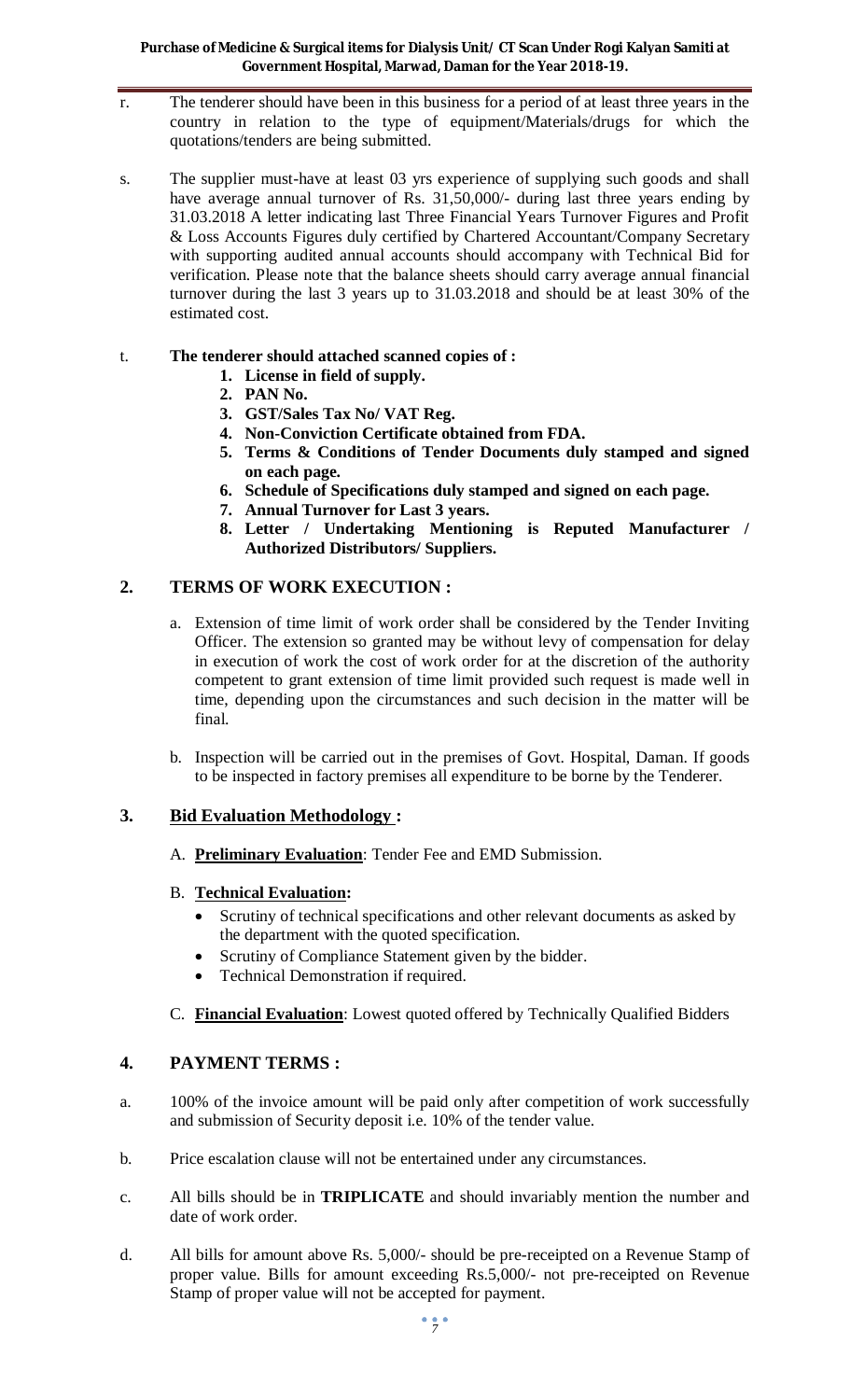e. Each bill in which Service Tax is charged must contain the following certificates on the body of the bill: **"CERTIFIED"** that the service on which Service Tax has been charged have not been exempted under the Central Service Tax Act or the

Rules made there under and the amount charged on account of Service Tax on these service is not more than what is payable under the provisions of relevant Act or Rules made there under".

- f. No extra charge for transportation, forwarding and insurance etc. will be paid on the rates quoted.
- g. The rates should be quoted only for the work specified in the list of requirement.

Signature of Agency With Rubber Stamp

> **Sd/- Member Secretary** Rogi Kalyan Samiti Government Hospital, Daman,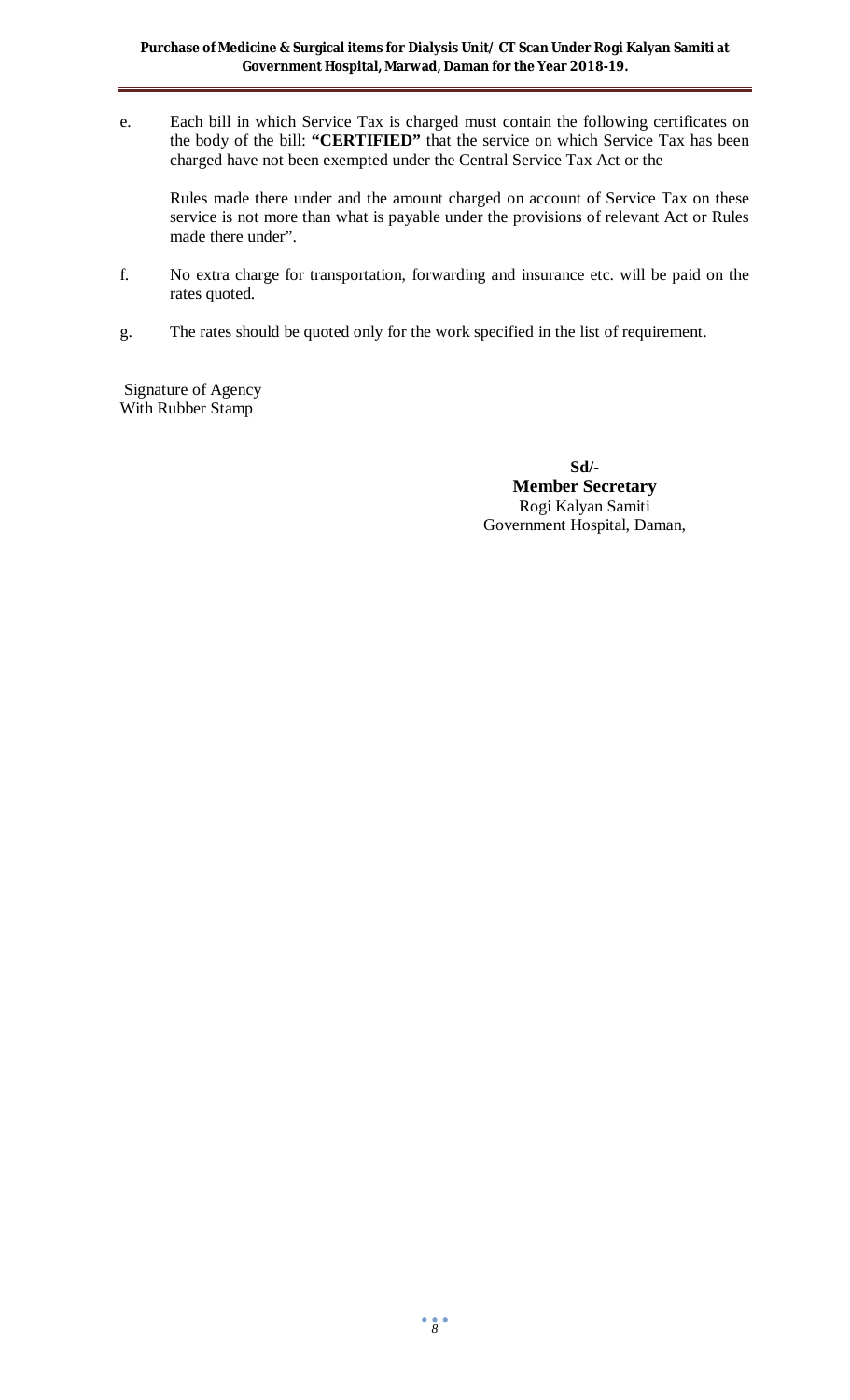# **ANNEXURE- B**

# **SCHEDULE OF DOCUMENTS ATTACHED**

| Sr.<br>No. | <b>Document / Certificate</b>                                                                                                                       | <b>Uploaded &amp;</b><br><b>Enclosed</b> | At<br>Page No. |  |
|------------|-----------------------------------------------------------------------------------------------------------------------------------------------------|------------------------------------------|----------------|--|
| A.         | <b>General Documents:</b>                                                                                                                           |                                          |                |  |
| 01         | <b>Tender Fees</b>                                                                                                                                  | Yes / No                                 |                |  |
| 02         | <b>EMD</b>                                                                                                                                          | Yes / No                                 |                |  |
| 03         | PAN No.                                                                                                                                             | Yes / No                                 |                |  |
| 04         | GST/Sale Tax Reg. / VAT Reg.                                                                                                                        | Yes / No                                 |                |  |
| 04         | License in field of supply.                                                                                                                         | Yes / No                                 |                |  |
| 06         | Non-Conviction Certificate obtained from FDA.                                                                                                       | Yes / No                                 |                |  |
| 07.        | Scan copy of Terms and Conditions of the tender<br>documents duly Stamped and Signed on each page.                                                  | Yes / No                                 |                |  |
| 08         | Scan copy of Schedule of Documents correctly filled<br>with Stamped and Signed on each page. (Scope of<br>Work)                                     | Yes / No                                 |                |  |
| 09         | Annual Turnover for Last 3 Years duly stamped and<br>signed by CA.                                                                                  | Yes / No                                 |                |  |
| 10         | Mentioning<br>Undertaking<br>Letter<br>$\sqrt{2}$<br>in<br>Reputed<br>Manufacturer / Authorized Distributors/ Suppliers of<br>the items prescribed. | Yes / No                                 |                |  |

It is verified that all the certificates / permissions / documents are valid and current as on date and have not been withdrawn/cancelled by the issuing authority. It is further verified that the representants at above, declaration part are as per the format prescribed by the Administration and it is clearly and distinctly understood by me/us that the tender is liable to be rejected if on scrutiny and of these certificates is found to be not as per the prescribed format of Administration.

I/We further undertake to produce on demand the original certificate / permission / document for verification at any stage during the processing of the tender.

Date:

Place:

Sign & Stamp of tenderer.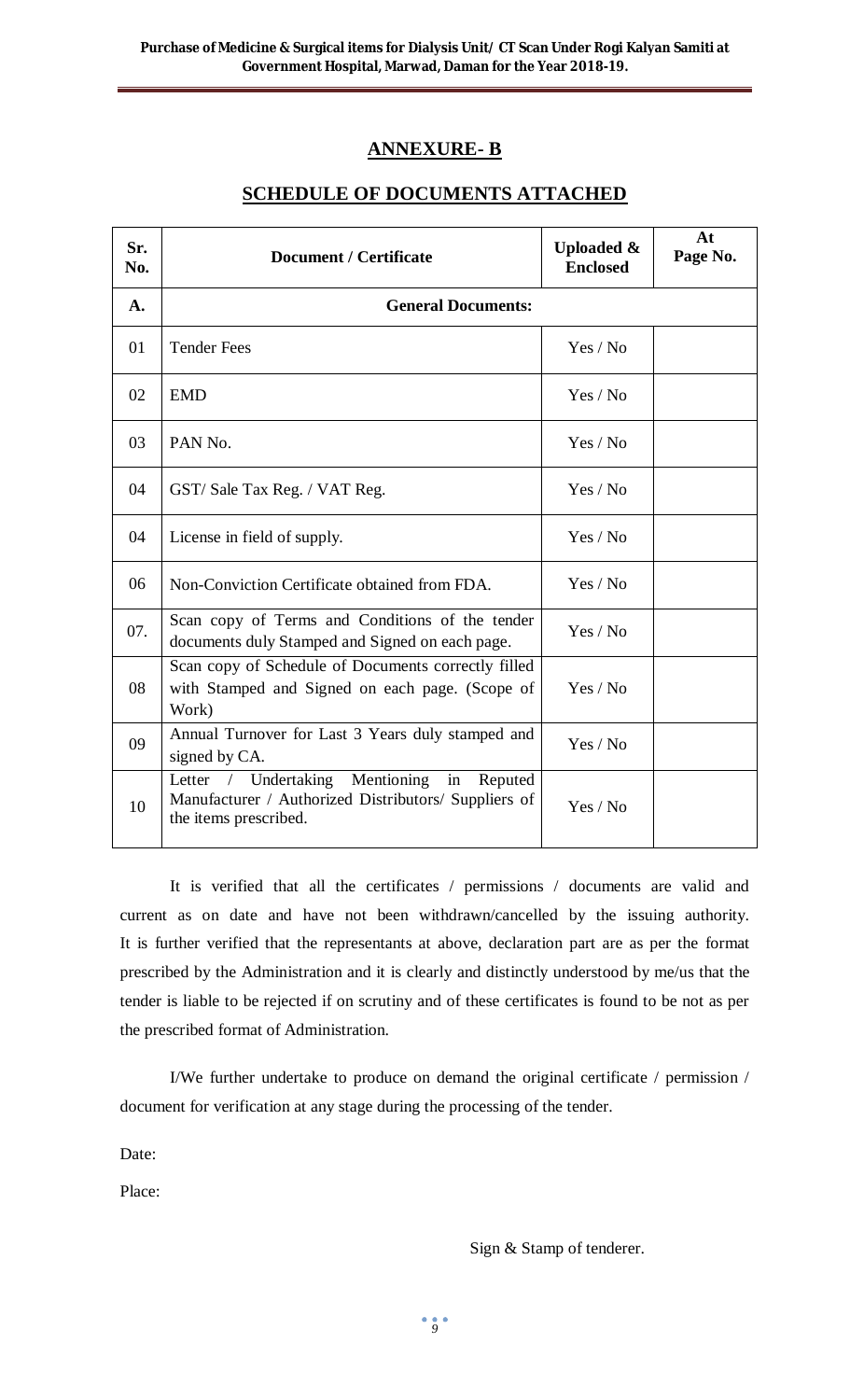## **Annual Turnover of the year 2015-16, 2016-17 & 2017-18.**

Name of the Firm: \_\_\_\_\_\_\_\_\_\_\_\_\_\_\_\_\_\_\_\_\_\_\_\_\_\_\_\_\_\_\_\_\_\_\_\_\_\_\_\_\_\_\_\_\_\_.

Address: \_\_\_\_\_\_\_\_\_\_\_\_\_\_\_\_\_\_\_\_\_\_\_\_\_\_\_\_\_\_\_\_\_\_\_\_\_\_\_\_\_\_\_\_\_\_\_\_\_\_\_\_\_\_.

Contact No.\_\_\_\_\_\_\_\_\_\_\_\_\_\_\_\_\_\_\_\_\_\_\_\_\_\_\_\_\_\_\_\_\_\_\_\_\_\_\_\_\_\_\_\_\_\_\_\_\_\_\_\_.

| Sr. No | <b>Financial Year</b> | <b>Turnover</b><br>(Rs. In Lacs) |
|--------|-----------------------|----------------------------------|
|        |                       |                                  |
|        |                       |                                  |
|        |                       |                                  |
|        |                       |                                  |

Signature of the CA with Seal

Name: \_\_\_\_\_\_\_\_\_\_\_\_\_\_\_\_\_\_\_\_\_

M. No. \_\_\_\_\_\_\_\_\_\_\_\_\_\_\_\_\_\_\_\_\_\_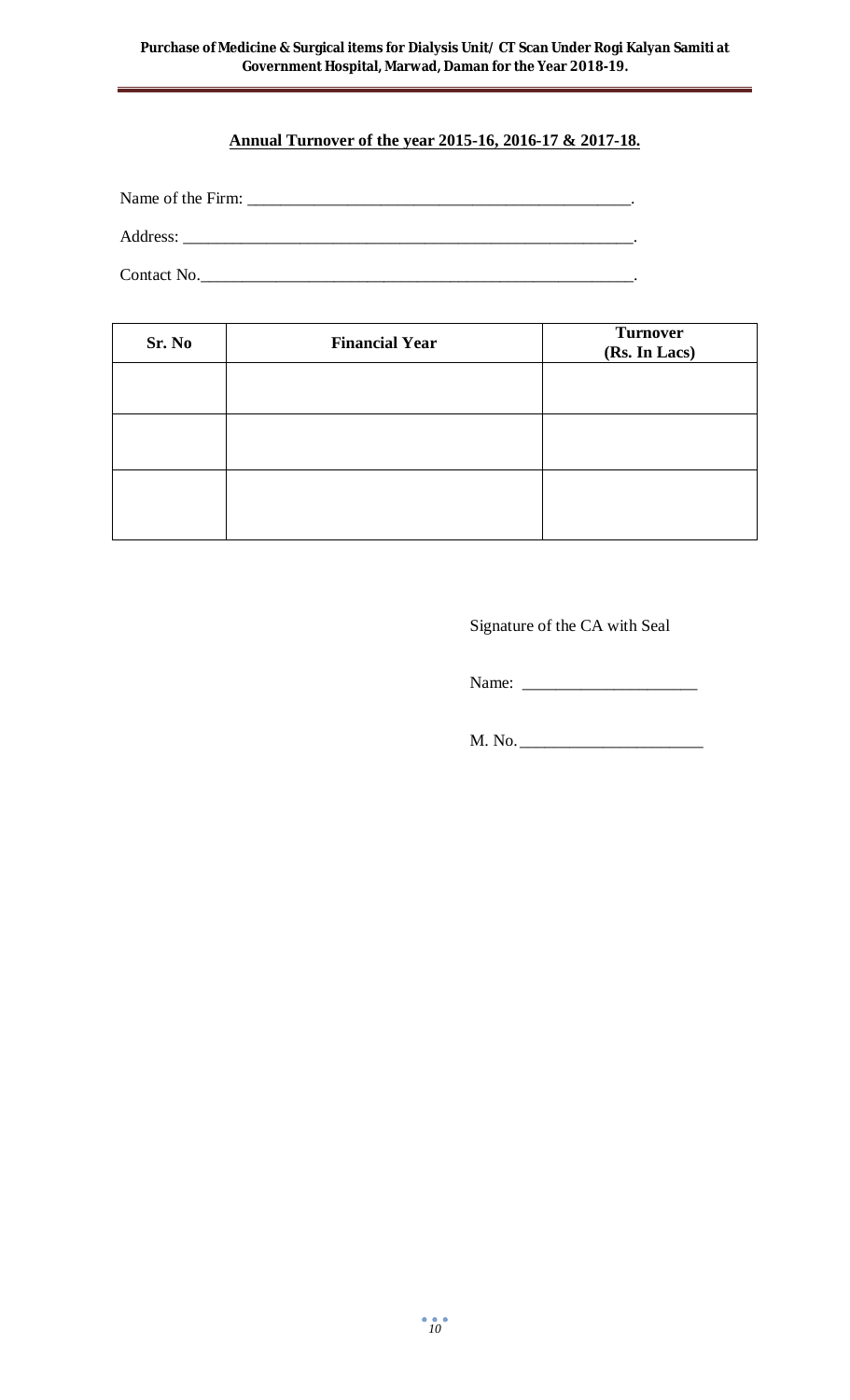# **Scope of Work :**

# **Schedule of Specifications and Allied Technical Details:**

# **Purchase of Medicine & Surgical items for Dialysis Unit/CT Scan at Government Hospital, Daman.**

| Sr.<br>No.              | <b>Particulars</b>                                                                                         | MFG Co.                                         | Unit     | Appr<br><b>OX</b><br>Qty<br>Reqd. | <b>Company</b><br><b>Offered</b> |
|-------------------------|------------------------------------------------------------------------------------------------------------|-------------------------------------------------|----------|-----------------------------------|----------------------------------|
| $\mathbf{1}$            | Iv Normal Saline 1000 ml                                                                                   | Merck/Claris/Nu life or<br>equivalent           | 1 Nos.   | 7200                              |                                  |
| $\boldsymbol{2}$        | Iv Normal Saline 500 ml                                                                                    | Merck/Claris/Nu life or<br>equivalent           | 1 Nos.   | 1200                              |                                  |
| 3                       | Iv Normal Saline 100 ml                                                                                    | Merck/Claris/Nu life or<br>equivalent           | 1 Nos.   | 4000                              |                                  |
| $\overline{\mathbf{4}}$ | Inj Methyl Polyethylene Glyco-<br>Epoetin Beta 100mcg 0.3ml<br>(mircera)                                   | Roche or equipment                              | 1 Nos.   | 540                               |                                  |
| 5                       | Inj Epoetin Beta Injection 5000IU<br>0.3ml (Neorecromon)                                                   | Roche/hearson/Aventis                           | $1$ Nos. | 48                                |                                  |
| 6                       | Inj Erythropoietin I.P. (Recombinant<br>Human Erthropoietin alfa PFS<br>10000IU/1.0ml                      | Merck/Emcure/ Intas                             | 1 Nos.   | 48                                |                                  |
| 7                       | Inj Erythropoietin I.P. (Recombinant<br>Human Erthropoietin alfa PFS<br>4000IU/1.0ml                       | Merck/Emcure/ Intas                             | 1 Nos.   | 48                                |                                  |
| 8                       | Inj Darbepoetin Alfa 40mcg/0.4ml<br><b>PFS</b>                                                             | Merck/Emcure/ Intas                             | 1 Nos.   | 48                                |                                  |
| 9                       | Inj.Heparin 25000 IU/ml 5 ml                                                                               | Troikka/Neon/<br>Smarth/Nu life or              | 1 Nos.   | 4800                              |                                  |
| 10                      | Solution Heparine Sidium Topical<br>1000IU/ml, 5ml                                                         | Neon/ Alkem or<br>equivalent                    | 1 Nos.   | 120                               |                                  |
| 11                      | Inj vit c $150 \text{ mg} + \text{vit } B$ 12 2500<br>mg+Folic Acid $0.7$ mg +<br>Niacinamide 12 mg/1.5 mg | La-Renon/Cipla/<br>biochem or equivalent        | 1 Nos.   | 60                                |                                  |
| 12                      | IV 25 % Dextrose 100 ml                                                                                    | Merck/Claris/Nu life /<br>B-Braun or equivalent | 1 Nos.   | 1200                              |                                  |
| 13                      | Tab. Moxonidine 0.3mg                                                                                      | Merck/ Cipla/Bio-Chem<br>or equivalent          | Tab.     | 1200                              |                                  |
| 14                      | Tab. Torsemide 10mg                                                                                        | Biochem/<br>Cipla/Ranbaxy or<br>equivalent      | Tab.     | 36000                             |                                  |
| 15                      | Tab. Torsemide 20mg                                                                                        | Biochem/<br>Cipla/Ranbaxy or                    | Tab.     | 12000                             |                                  |
| 16                      | Tab. Torsemide 40mg                                                                                        | Biochem/<br>Cipla/Ranbaxy/ GR or<br>equivalent  | Tab.     | 1200                              |                                  |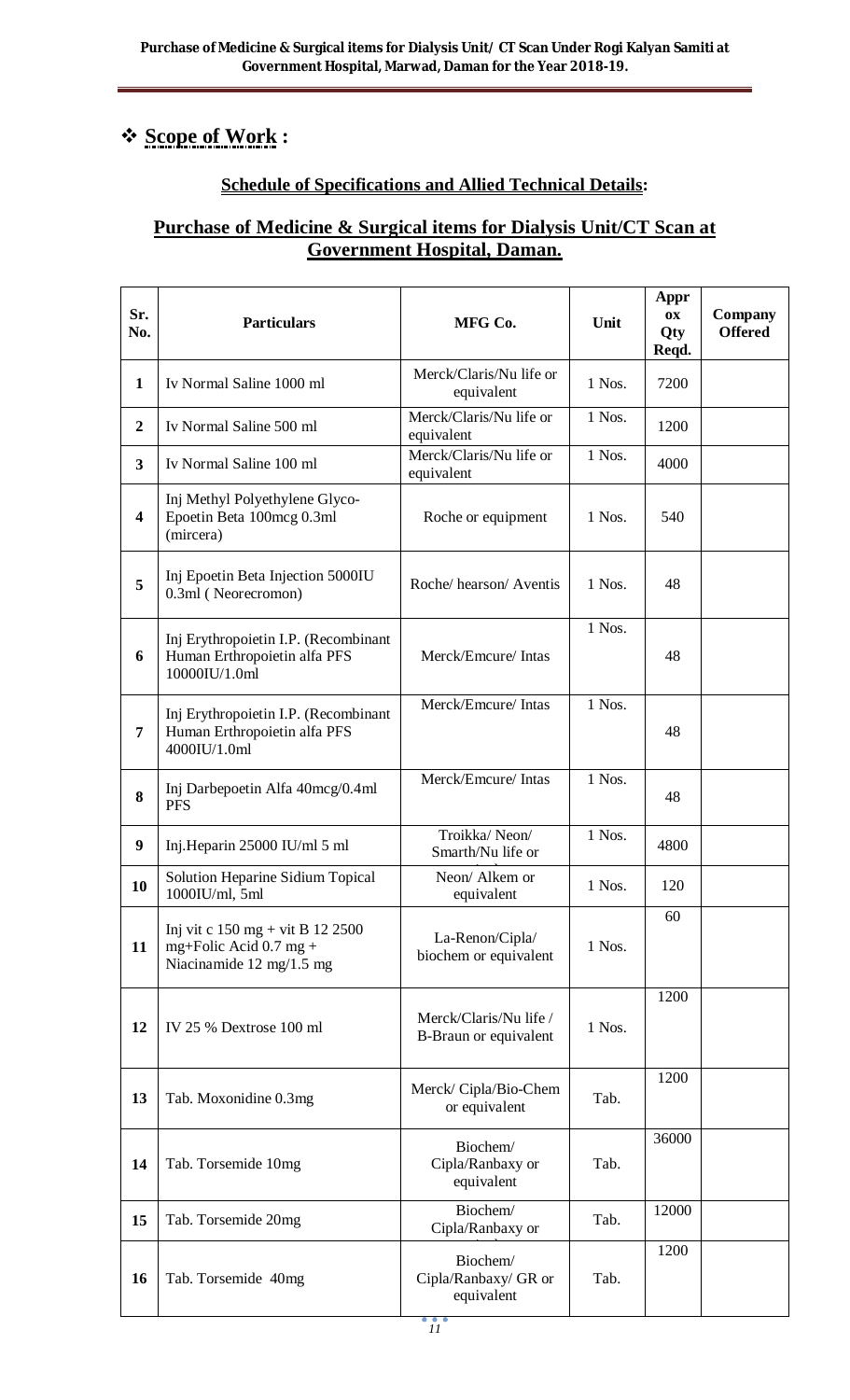| 17 | Inj.Ferric Carboxymaltose 500mg<br>10ml                                                                                                                                           | Emcure or equvalent                            | 1 Nos. | 540   |  |
|----|-----------------------------------------------------------------------------------------------------------------------------------------------------------------------------------|------------------------------------------------|--------|-------|--|
| 18 | Inj.Hydrocortisone Succinate 100<br>mg                                                                                                                                            | Bio-<br>Chem/zydus/Alkem/GR                    | 1 Nos. | 2400  |  |
| 19 | Tab Fervous Fularate 150mg + Folic<br>Acid 1500mcg                                                                                                                                | La-Renon/Cipla/<br>biochem or equivalent       | tab    | 11400 |  |
| 20 | Tab.Clonidine 100 mg                                                                                                                                                              | La-Renon/Emcure/ Intas<br>or equivalent        | tab    | 21600 |  |
| 21 | Tab.Pantoparaide 20mg +Dom<br>penden 10 mg                                                                                                                                        | Bio-chem/Zydus/Alkem/<br>Intast or equivalent  | tab    | 28800 |  |
| 22 | Tab.Nefidipine 20mg Extended<br>Release                                                                                                                                           | La-Renon/Cipla/ Intas or<br>equivalent         | tab    | 30000 |  |
| 23 | Tab.Nefidipine 30mg Extended<br>Release                                                                                                                                           | La-Renon/Cipla/ Intas or<br>equivalent         | tab    | 7000  |  |
| 24 | <b>Tab Metoprolol Succinate</b><br>Extended Release 12.5mg                                                                                                                        | GR/Bio-<br>chem/Intast/Zydus or<br>equivalent  | tab    | 1000  |  |
| 25 | Tab Metoprolol succinate<br><b>Extended Release 25mg</b>                                                                                                                          | GR/Bio-<br>chem/Intast/Zydus or<br>equivalent  | tab    | 24000 |  |
| 26 | <b>Tab Metoprolol Succinate</b><br><b>Extended Release 50mg</b>                                                                                                                   | GR/Bio-<br>chem/Intast/Zydus or<br>equivalent  | tab    | 12000 |  |
| 27 | Tab.Calcium Acetate USP 667 mg                                                                                                                                                    | Zydus/Intas / la-Renon/<br>Cipla or equivalent | tab    | 6000  |  |
| 28 | Tab Calcium 500mg+ Vitamine D-3                                                                                                                                                   | Merck/zydus/Bio-chem<br>or equivalent          | tab    | 60000 |  |
| 29 | Tab Vit-C 50mg+VitB3 25mg+Vit<br>B6 10mg+Folic Acid 10mg+<br>Calcium Pentothate 6mg+Vit B2-<br>3mg+Vit B1 2mg+<br>MethylCobalamine 500mcg+Biotin<br>300mg+Ferrous Ascorbate 100mg | La-Renon/Cipla/<br>biochem or equivalent       | tab    | 12000 |  |
| 30 | inj.Levocarnitine 500mg                                                                                                                                                           | Eider/Intas/Zydus or<br>equivalent             | 1 Nos. | 10    |  |
| 31 | Tab Sodium Bicarbonate 300mg                                                                                                                                                      | Sunpharma/Intas/ zydus<br>or equivalent        | tab    | 6000  |  |
| 32 | Tab Sodium Bicarbonate 500mg                                                                                                                                                      | Sunpharma/Intas/ zydus<br>or equivalent        | tab    | 7000  |  |
| 33 | Tab Minoxidil 5mg                                                                                                                                                                 | La-<br>Renon/cipla/Biochem                     | tab    | 1000  |  |
| 34 | Tab Febuxostat 40mg                                                                                                                                                               | Sunpharma/Intas/ zydus<br>or equivalent        | tab    | 6000  |  |
| 35 | Tab Fexofenadin 180mg                                                                                                                                                             | Bio-chem/Intas/Cipla or<br>equivalent          | tab    | 400   |  |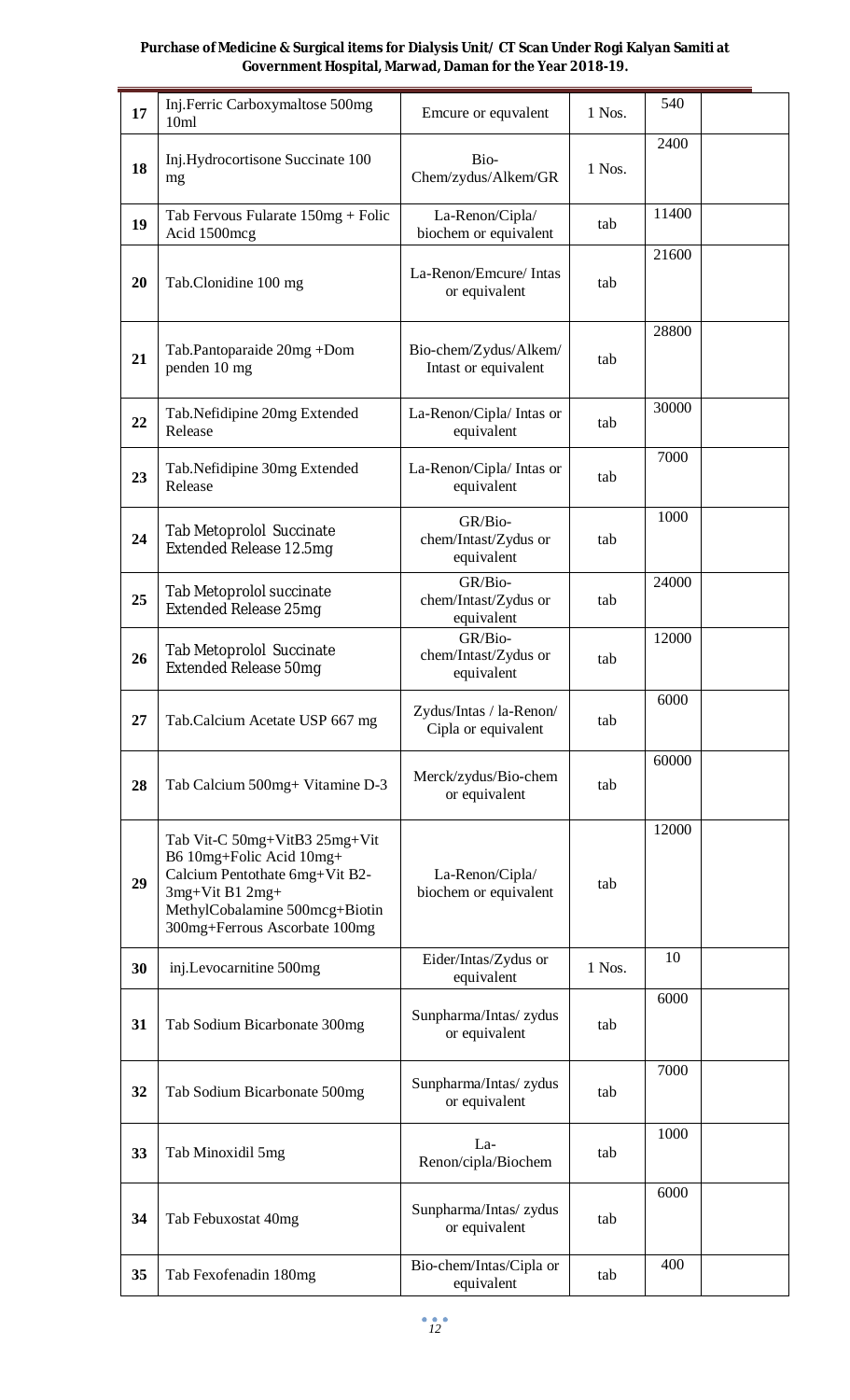|    |                                                                          |                                             |            | 10000 |
|----|--------------------------------------------------------------------------|---------------------------------------------|------------|-------|
| 36 | Sevelamer Carbonate 800mg Powder<br>Sachet                               | Renvela/La-renon/<br>Biochem or equivalent  | 1 Nos.     |       |
| 37 | Tab Sevelamer Carbonate 800mg                                            | Renvela/La-renon/<br>Biochem or equivalent  | tab        | 1000  |
| 38 | Tab Sevelamer Carbonate 400mg                                            | Renvela/La-renon/<br>Biochem or equivalent  | tab        | 1000  |
| 39 | Tab.Prazosin Hydrochloride<br>5mgExt.Rel                                 | Bio-chem/Zydus/Intas or<br>equivalent       | tab        | 12000 |
| 40 | Tab.Prazosin Hydrochloride<br>2.5mgExt.Rel                               | Bio-chem/Zydus/Intas or<br>equivalent       | tab        | 5000  |
| 41 | Inj. Hepatitis B Vaccine (rDNA)<br>20<br>mcg, 10ml                       | Serum Institute/life<br>science             | 1 Nos.     | 24    |
| 42 | Tab Carvedilol 3.125mg                                                   | Zydus/Intas/Bio-chem or<br>equivalent       | tab        | 6000  |
| 43 | Tab Tramadol 37.50mg +<br>Paracetamol 325mg                              | Intas/Zydus/alkem or<br>equivalent          | tab        | 3500  |
| 44 | cap Omeprazole 20mg +<br>Domperidoe 10mg                                 | Zydus/Intas / Cipla or<br>equivalent        | tab        | 12000 |
| 45 | Povidon Iodine 5% Powder                                                 | Zydus/ Raman & Well<br>/Intas or equivalent | 1 Nos.     | 600   |
| 46 | Povidon Iodine 5% solution 500 ml                                        | Zydus/ Raman & Well<br>/Intas or equivalent | 1 Nos.     | 10    |
| 47 | Neosporin powder                                                         | Zydus/ Raman & Well<br>/Intas or equivalent | 1 Nos      | 3000  |
| 48 | Oint Povidion Iodine $5\%$ w/w, 15gm                                     | Zydus/ Raman & Well<br>/Intas or equivalent | 1 Nos.     | 100   |
| 49 | Bacillol solution 500mkl                                                 | <b>Standard Company</b>                     | 1 Nos.     | 150   |
| 50 | Sterilium solution 500 ml                                                | Raman & Well                                | 1 Nos.     | 250   |
| 51 | Thromphob ointment (20 gm)                                               | Intas/ Bio-Chem Zydus<br>or equivalent      | 1 Nos.     | 250   |
|    |                                                                          | <b>SURGICAL ITEMS</b>                       |            |       |
| 52 | Ultra Filter U 9000                                                      | Fresenius or Equivalent                     | 1 Nos.     | 30    |
| 53 | Fresenius Dialyzer F8 (Nipro/Elisio<br>17M)                              | Nipro/Fresenius or<br>equivalent            | 1 Nos.     | 2400  |
| 54 | Post Pump Blood Tubing<br>(Nipro/Fresenius)                              | Nipro or equivalent                         | 1 set      | 2400  |
| 55 | A V Fistula Needle 16<br>(1)<br>Pairs)                                   | Nipro / B-Braun or<br>equivalent            | 1 pcs.     | 7200  |
| 56 | A V Fistula Needle 17<br>(1)<br>Pairs)                                   | Nipro / B-Braun or<br>equivalent            | 1 pcs.     | 7200  |
| 57 | Liquid Acetate Concentrated<br>Heamo Dialysis Solution A-Part            | Swift/Dent or<br>equivalent                 | 10 lit can | 3000  |
| 58 | Dextrose concentrated<br>haemodialysis solution part A                   | Sorni/<br>Fresenius/Nipro or<br>equivalent  | 10 lit can | 240   |
| 59 | <b>Solution Renaline 20lit</b>                                           | Sun Pharmaceutical<br>or equivalent         | 1 can      | 120   |
| 60 | <b>Sodium Bicarbonate Concentrated</b><br>Heamo Dialysis Solution B-Part | Swift/Dent or<br>equivalent                 | 10 lits    | 6000  |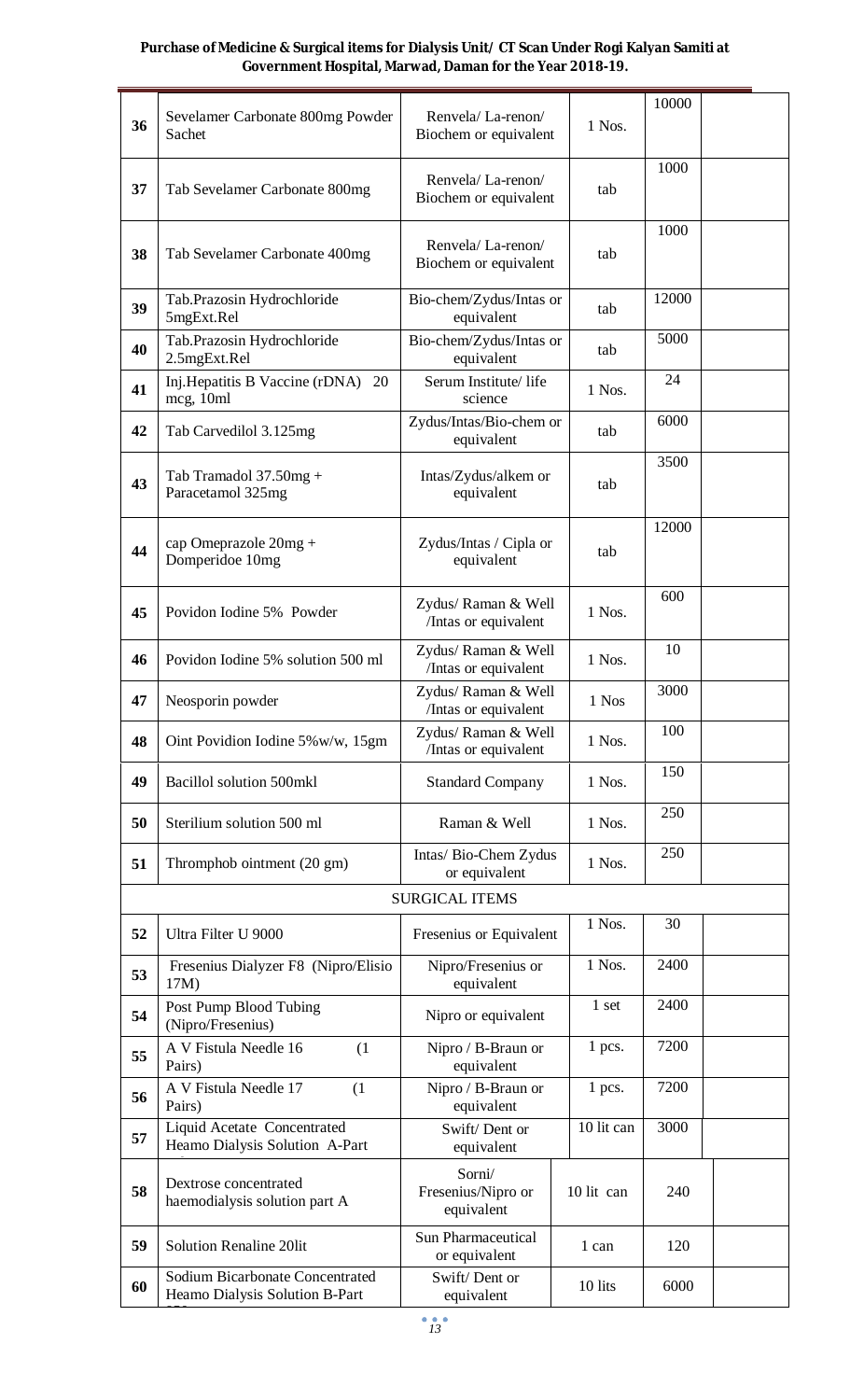| 61 | Potassium free Concentrated Heamo<br>Dialysis Solution A-part 10lit     | Swift/Dent or<br>equivalent                      | 10 lit can | 12   |  |
|----|-------------------------------------------------------------------------|--------------------------------------------------|------------|------|--|
| 62 | HeamoClean Paracetic Acid 1.73%,<br>5lit                                | FML or equivalent                                | can        | 12   |  |
| 63 | Citric Acid Monohydrats 400 gml (<br>Hydroxytricarballylic Acid-powder) | Shalg/Fisher/<br>Scientific or                   | 5 lit can  | 12   |  |
| 64 | Transducer Protector (Kyoling)                                          | Shalg/Fisher/<br>Scientific or                   | 1 Nos.     | 12   |  |
| 65 | <b>TMP Protector</b> (Trase Modular<br>Protector)                       | 3M / Raman &<br>well/Romson or<br>equivalent     | 1 Nos.     | 2400 |  |
| 66 | Sodium Hypochloride Solution 5%,<br>5lit                                | Ascore Pharma or<br>equivalent                   | 5 lit can  | 240  |  |
| 67 | Sodium Hypochloride Solution 10%,<br>1lit                               | Ascore Pharma or<br>equivalent                   | 2 lit can  | 25   |  |
| 68 | Transpore Surgical Tape 3M 2" X<br>10yd (1527.2)                        | Instas/Ranabxy/<br>Cipla or equivalent           | 1 Box.     | 600  |  |
| 69 | Diasafe filter fresenius                                                | Fresenius or<br>equivalent                       | 1 set      | 24   |  |
| 70 | Citrosterile Solution 5lit(fresenius)                                   | Fresenius or<br>equivalent                       | 5 lit can  | 24   |  |
| 71 | Disposable syringe 2ml                                                  | Hytech or equivalent                             | 1 Nos.     | 1200 |  |
| 72 | Disposable syringe 5ml                                                  | Hytech or equivalent                             | 1 Nos.     | 1200 |  |
| 73 | Disposable syringe 10ml                                                 | Hytech or equivalent                             | 1 Nos.     | 2400 |  |
| 74 | Disposable syringe 20ml                                                 | Hytech or equivalent                             | 1 Nos.     | 6000 |  |
| 75 | Sterile Surgical Hand Gloves 6.0                                        | Nu-life/suture-<br>india/Romson or<br>equivalent | 1 Box      | 6000 |  |
| 76 | Sterile Surgical Hand Gloves 6.5                                        | Nu-life/suture-<br>india/Romson or<br>equivalent | 1 Box      | 600  |  |
| 77 | Sterile Surgical Hand Gloves 7.0                                        | Nu-life/suture-<br>india/Romson or<br>equivalent | 1 Box      | 2400 |  |
| 78 | Sterile Surgical Hand Gloves 7.5                                        | Nu-life/suture-<br>india/Romson or<br>equivalent | 1 Box      | 1200 |  |
| 79 | <b>Examination Hand Gloves (1box</b><br>$/100$ pcs)                     | Nu-life/suture-<br>india/Romson or<br>equivalent | 1 Box      | 60   |  |
| 80 | Transparant IV Dressing 6cm x 7cm<br>(8523 IN/1623N)                    | Nu-life/suture-<br>india/Romson or<br>equivalent | 1 Nos.     | 200  |  |
| 81 | Dynaplaster $10 \text{ cm} X 4 \text{ m}$                               | <b>Standard Company</b>                          | 1 Nos.     | 10   |  |
| 82 | Medcath, Double Lumen<br>Haemodialysis Catheter Set(12Fr x<br>13.5)     | Dura Flow/ Arrow or<br>equivalent                | 1 Nos.     | 60   |  |
| 83 | Disposable Cap<br>(100pcs x 1pk)                                        | Standant company                                 | $1$ pkt    | 60   |  |
| 84 | Disposable Mask<br>(100pcs x 1 pkt)                                     | Standant company                                 | $1$ pkt    | 60   |  |
| 85 | IV set                                                                  | Aplha<br>/Medicome/Romson<br>or equivalent       | 1 set      | 3600 |  |